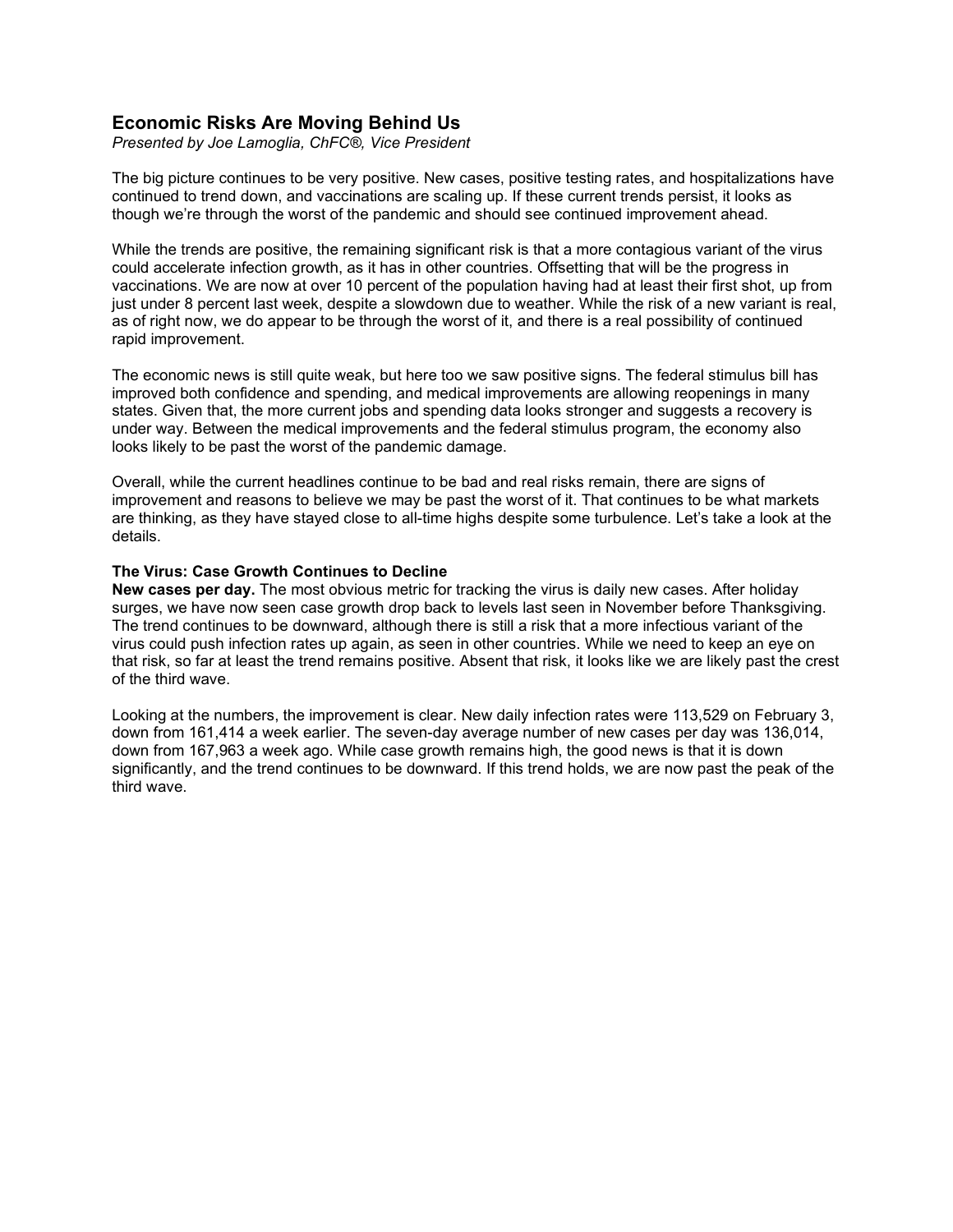# **Daily New Cases**



*Source: <https://www.worldometers.info/coronavirus/country/us/>*

**Hospitalizations.** We also see the same trend with hospitalizations, which is even more encouraging. While case reporting has weaknesses in how the data is reported, hospitalizations are much better as a real-time indicator. Here, too, we can see a peak and decline. On February 3, there were 91,440 people hospitalized, down from 107,444 a week earlier. As a coincident indicator and as a better indicator of the stress on the health care system, this supports the idea that the trend has turned.



*Source: <https://covidtracking.com/data/charts/us-currently-hospitalized>*

**Testing news.** We also see that the testing news is showing improvement. Daily testing remains high, and positive rates have substantially declined. This is more supporting evidence for the change in trend and could be a leading indicator of further improvements.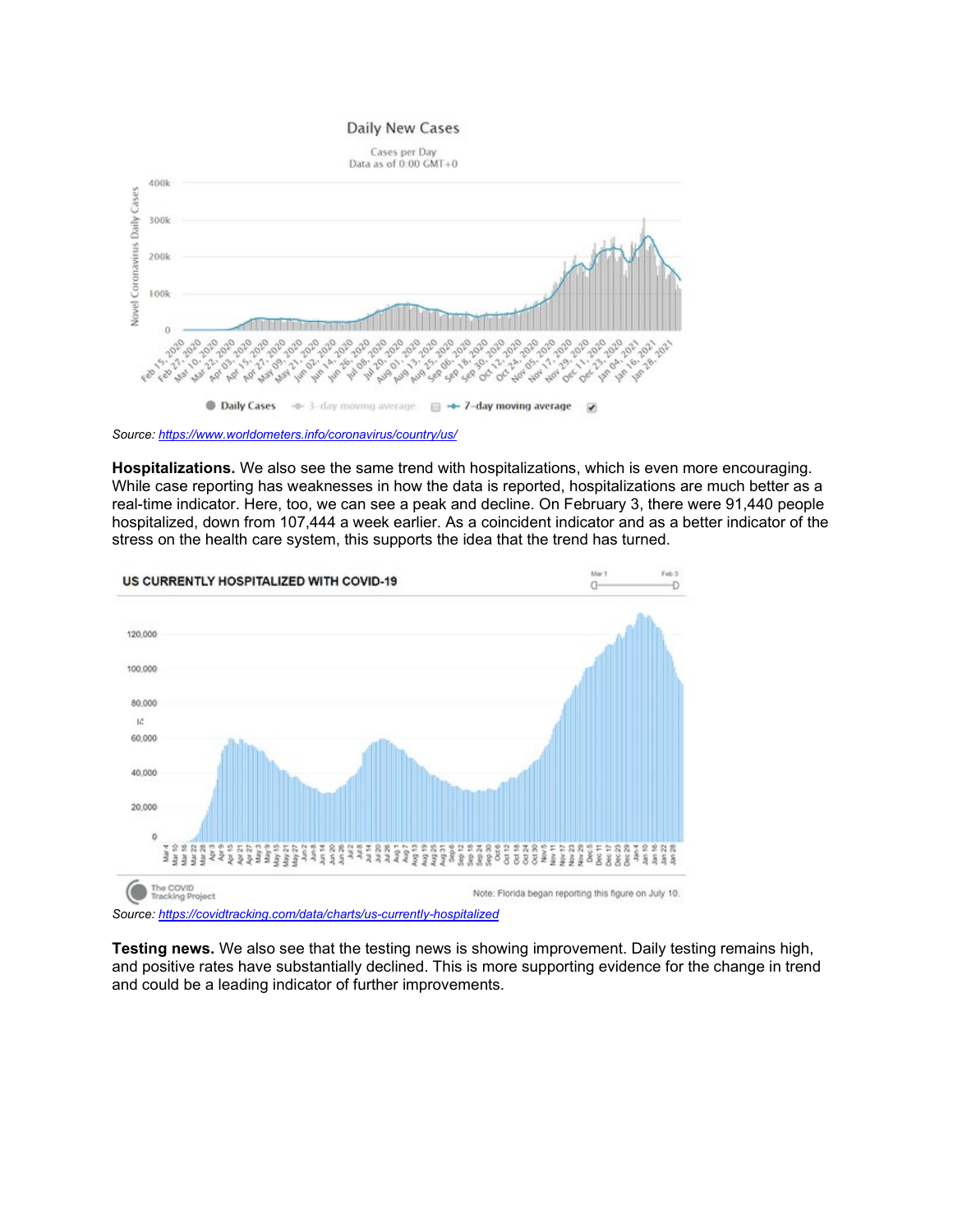

*Source: [Johns Hopkins University](https://coronavirus.jhu.edu/testing/individual-states/usa)*

**Vaccinations.** Finally, we are now well into the vaccination process. More than 10 percent of the U.S. population has now had at least the first shot of the vaccine, starting with the most vulnerable. This has very likely contributed to the positive change in trend in the other data series. Vaccinations are also likely to accelerate in the coming weeks, which should drive further improvements.



*Source: <https://ourworldindata.org/covid-vaccinations>*

The bottom line is that while infection growth is still high and some geographic areas are still at risk, the data suggests that we are through the worst of it. Absent a sudden appearance of a more infectious strain of the virus, we are therefore likely to see more improvement in the next couple of weeks. As vaccine deployment accelerates, the downside risks will drop quickly. While the headlines may well continue to look worrying, the progress is very real and will continue.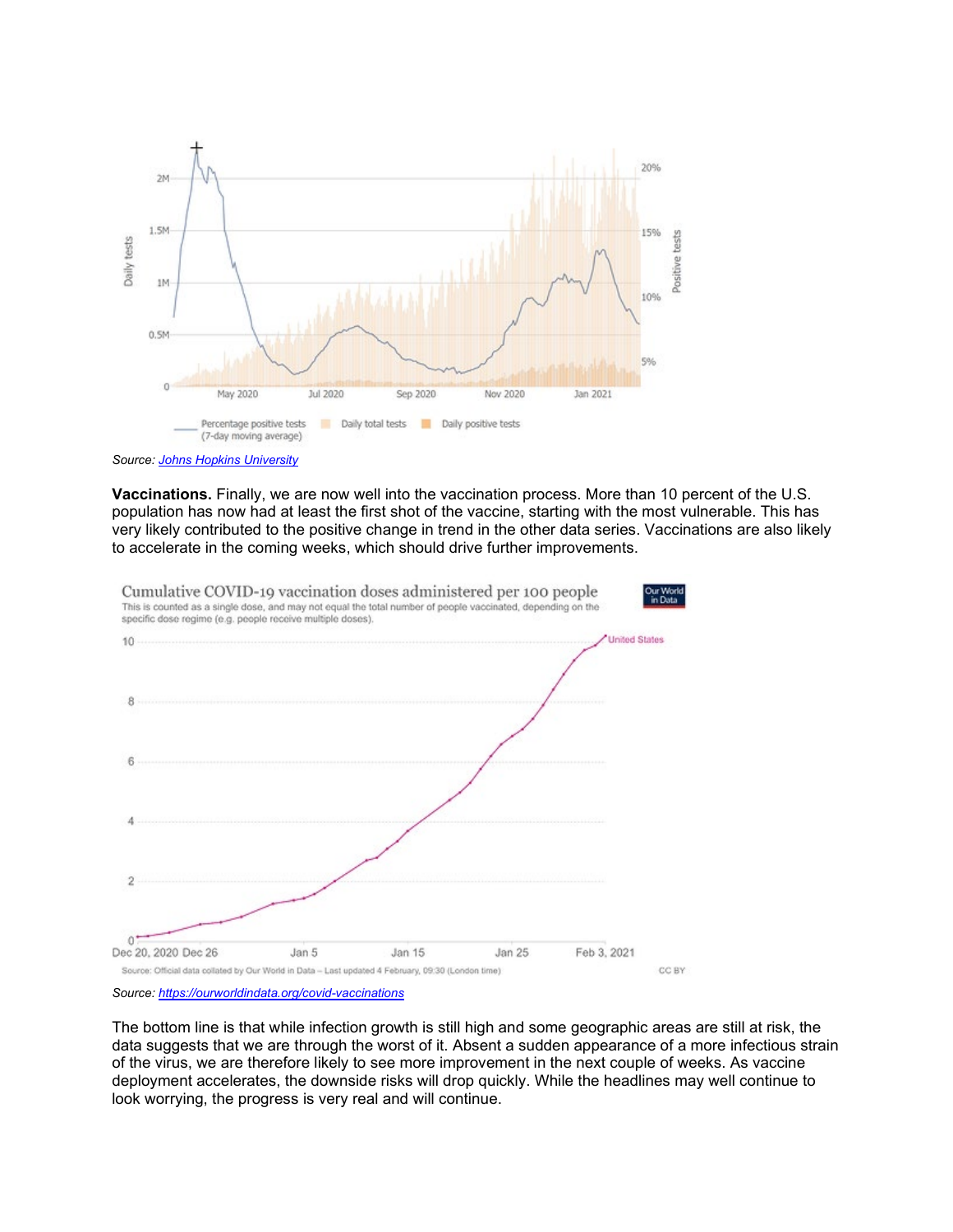### **The Economy: Damage Is Moderating**

**Jobs and consumers.** While the backward-looking economic data remains soft, we are seeing improvement in more current indicators as a combination of medical improvement, slow reopening, and the federal stimulus acts to help employment and confidence. While the data is preliminary, the increase in spending as illustrated in the chart below shows that impact has already started. Layoffs have also started to trend down again, for three weeks in a row now. Plus, job growth looks to be improving again, according to the latest ADP figures, as economies reopen. With all of this, the data is showing we are likely through the worst of the economic impact of the pandemic.



#### *Source: <https://tracktherecovery.org/>*

**Business sector.** This improvement is also what the business sector is expecting. Despite the slowing in the consumer economy, business confidence and investment hit new post-pandemic highs last month and remain above pre-pandemic levels.

With the improvements in hiring, layoffs, and spending, the consumer economy looks to be past the worst of it and set for further improvement in the coming months. The business economy was already solid and looks to be improving even further. As the stress lifts, with the existing and prospective fiscal stimulus package, the medical improvements, and the acceleration in vaccine deployment, the economy now looks like it will keep growing, and we are seeing consumer confidence and spending bounce back, as we saw after previous waves. While the risks are real, we now see most of the economic risks are moving behind us as well.

## **The Markets: Hold Gains on Vaccine and Stimulus News**

Markets continued to hold near all-time highs again. We did see some volatility, largely attributed to turbulence within the financial markets themselves. But this too represents progress, as the pandemic is no longer the determinative factor. Despite that turbulence, between the ongoing medical and economic improvements, markets continue to expect a much better 2021 and that has supported prices. Analysts' earnings estimates also continue to be adjusted upwards, with fourth-quarter earnings coming in well ahead of expectations, which suggests this positive trend might continue as well.